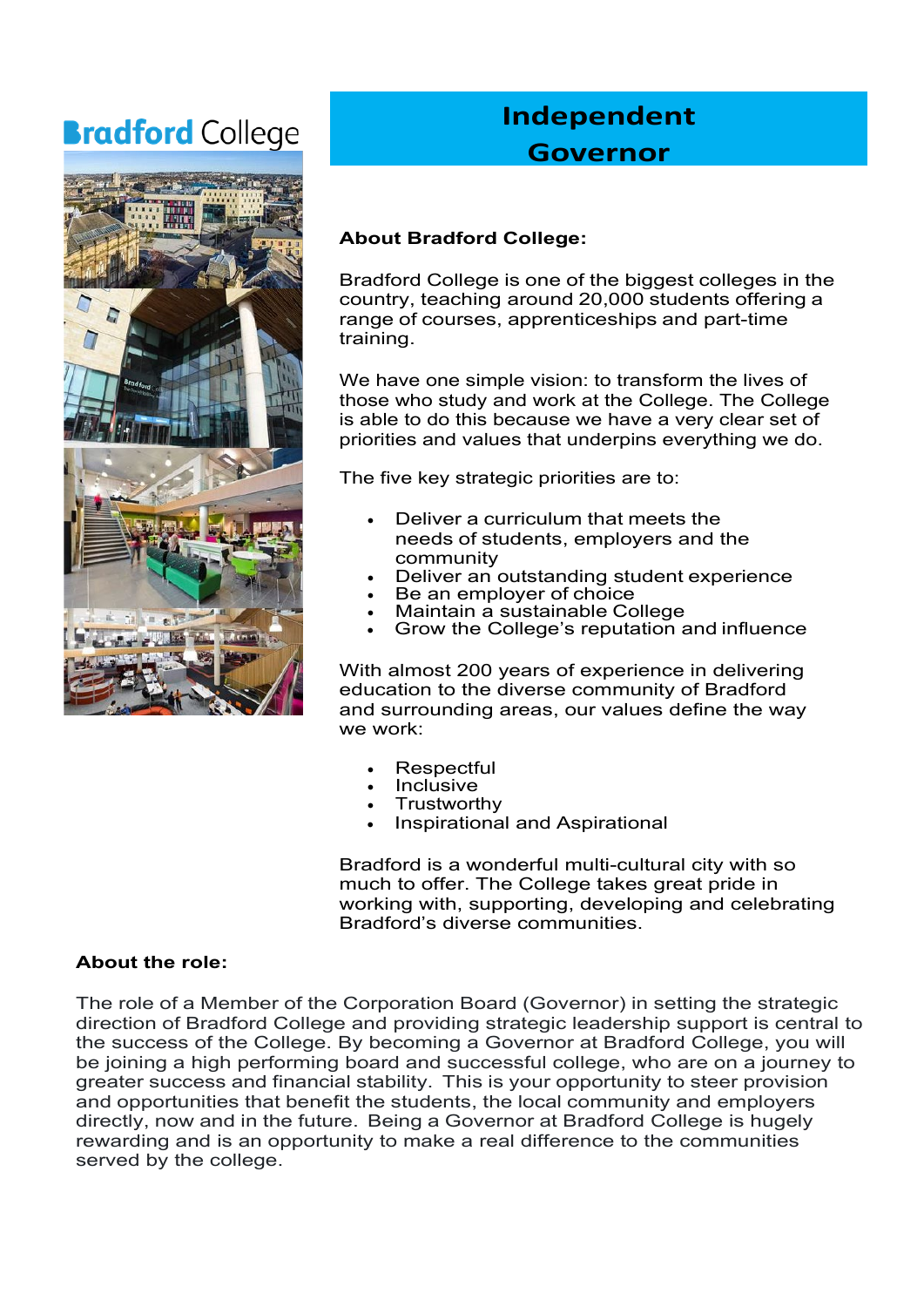The Corporation is currently seeking to engage additional Governors with experience at a **strategic finance** level to strengthen the membership and also support succession planning.

Previous Board experience is not a pre-requisite, however a clear passion for education and providing greater opportunities to the local community are essential in driving your own interest in giving back your time and expertise.

#### **Further information:**

Please contact the Clerk to the Corporation before 20 June 2022 to find out more at: [s.mckenzie2@bradfordcollege.ac.uk.](mailto:s.mckenzie2@bradfordcollege.ac.uk)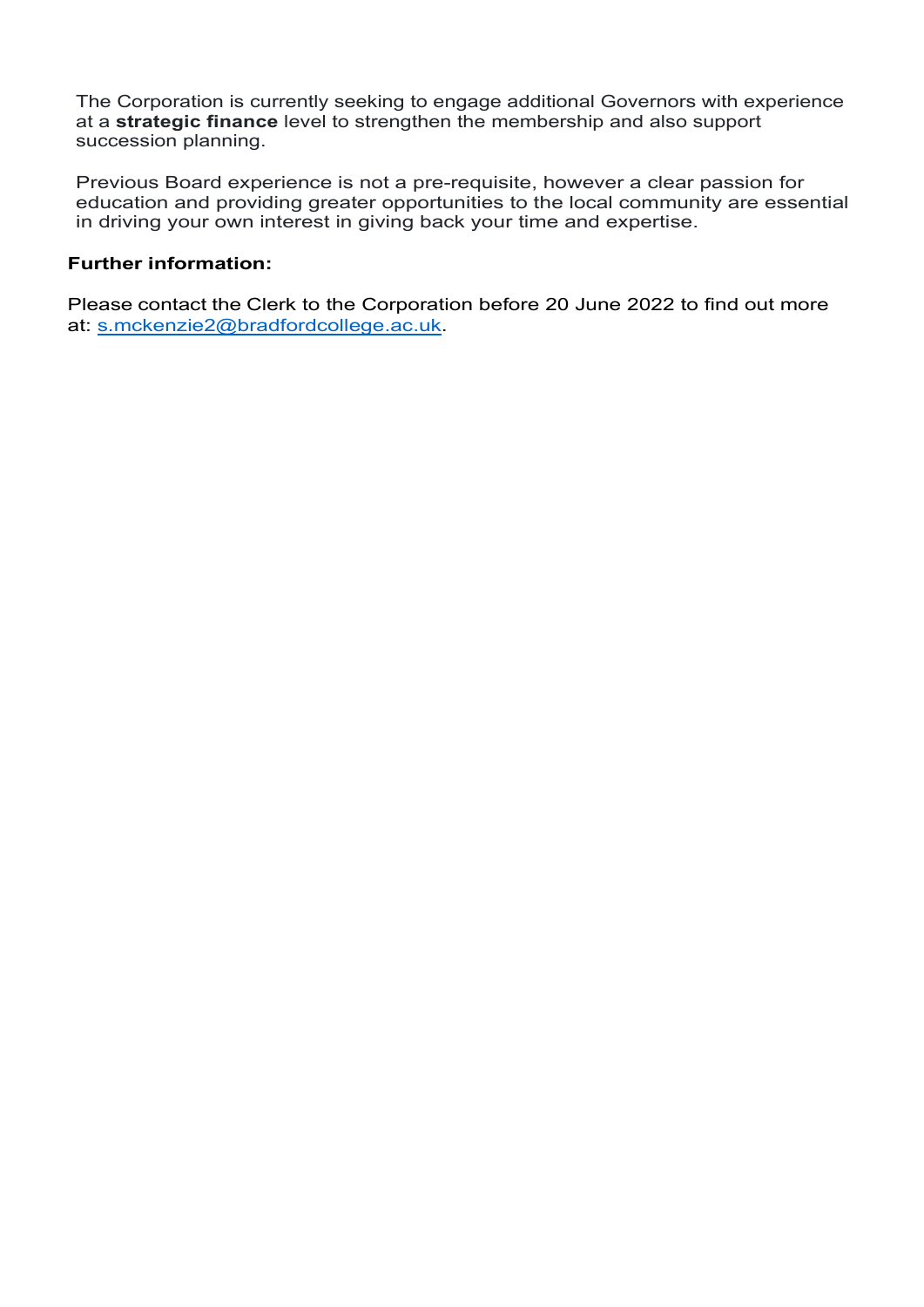#### **GOVERNOR ROLE DESCRIPTION**

Governors of a Further Education College take joint responsibility for its educational character – the kind of provision which it makes for the student groups and communities it serves – and for ensuring that it is well managed and solvent. Each governor brings to the Corporation a mix of knowledge, skills and abilities which are unique, but which complement those of other governors to provide a range of expertise which aims to give strategic direction to the senior management of the college in their operational roles.

#### **1. APPOINTMENT**

The Corporation has published rules for the appointment (and re-appointment) of Governors and all appointments will be made using this process.

#### **2. ACCOUNTABILITY**

Governors are accountable to the Chair of the Corporation and the wider Corporation.

#### **3. PERSONAL QUALITIES**

- a) Demonstrate a strong personal commitment to further education and college values aims and objectives.
- b) Act fairly and impartially in the Corporations and colleges interests using independent judgement and maintaining confidentiality as appropriate
- c) Make yourself available to attend induction/training/events organised by the College and other bodies.
- d) Commit to the overall time commitment required of a Governor, to effectively carry out the role.
- e) Have a high degree of personal integrity.
- f) Have the ability to be decisive with an ability to lead and guide others in decision making processes on getting things done and to challenge and engage others indebate.
- g) Have the ability to recognise the distinction between governance and management and to act accordingly.
- h) Have the ability to take a financial overview.

## **4. RESPONSIBILITIES:**

- a) Take joint responsibility, with other members of the Corporation, for setting and monitoring the strategic framework within which the college operates.
- b) Be actively involved in reviewing the role and function of the college in response to internal and external change.
- c) Ensure that all resources, including financial, personnel, property and other assets, are effectively deployed and managed.
- d) Through regular quality reports ensure that the college is setting and achieving high quality provision across all areas of delivery
- e) Through receiving regular financial reports, ensure that the college is solvent and that finances are well managed. You will, as a Governor, be responsible for approving annual estimates of income and expenditure.
- f) Work with other members of the Corporation to set frameworks for pay and conditions of service, with particular responsibility for establishing pay for senior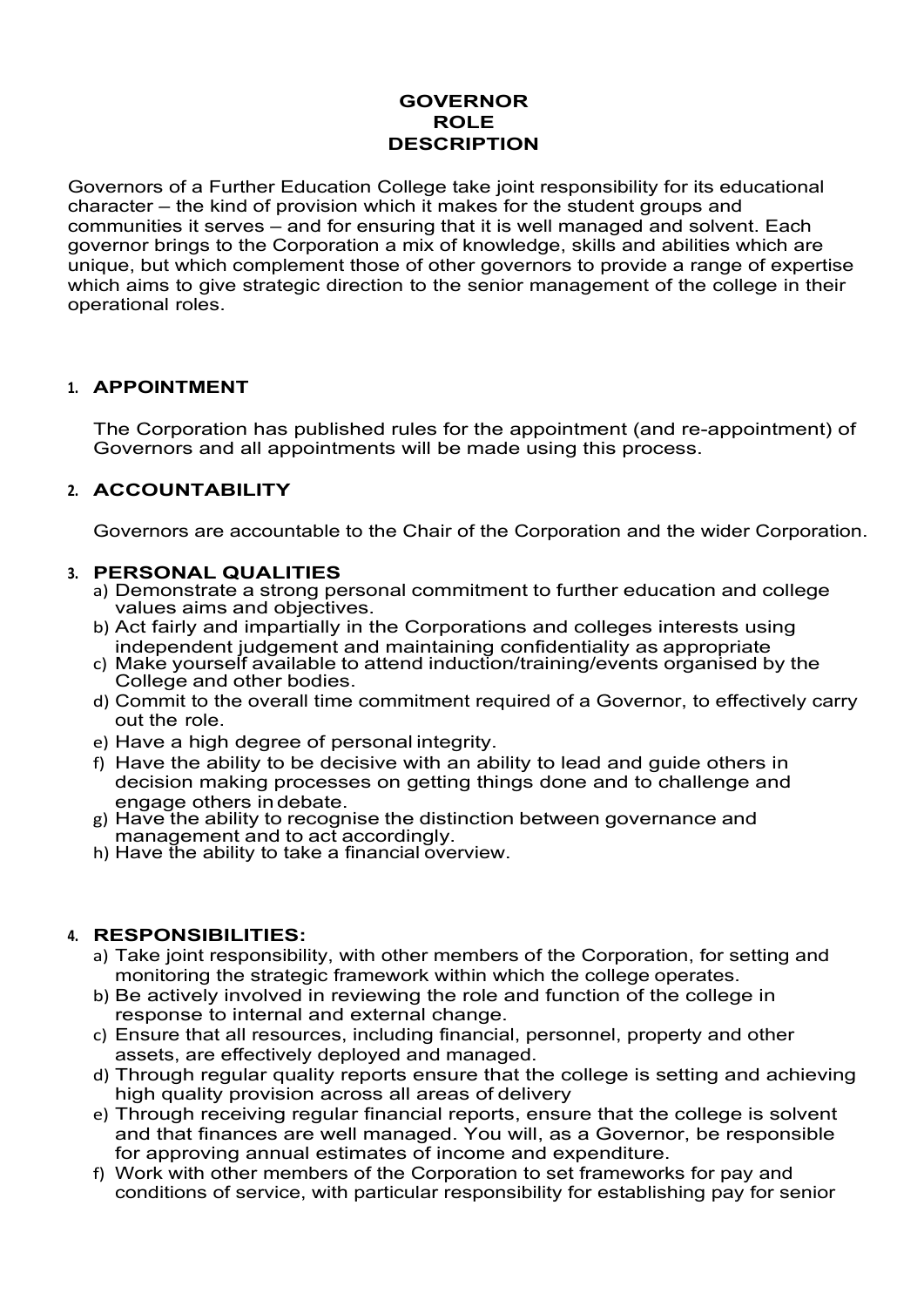post-holders.

- g) Foster good relations between the college and its community and ensure that the college's aims and objectives are understood.
- h) Participate in committees or working groups of the Corporation, in accordance with your own professional knowledge, skills and abilities.
- i) Be willing to serve across the full range of Committees at the request of the Chair subject to mutual agreement.
- j) Be willing to undertake any additional Governors duties as may be required from time to time by mutual consent
- k) Help to ensure that the college, in its procedures, policies and actions, complies with the law.
- l) Work with other governors to ensure that the college has due regard to equal opportunities in its operations.

#### **5. EXTERNAL ROLE**

- a) Represent the Corporation and college at external meetings, presentations and conferences as requested by the Chair (this is not an exclusive role and can be extended to other members).
- b) Play an agreed ambassadorial role on the college's behalf.

#### **6. EXPENSES AND INSURANCE**

Whilst the post is unremunerated, Governors are able to claim travel and subsistence expenses in line with the expenses policy. Governors are advised that the College has Governors liability Insurance in place.